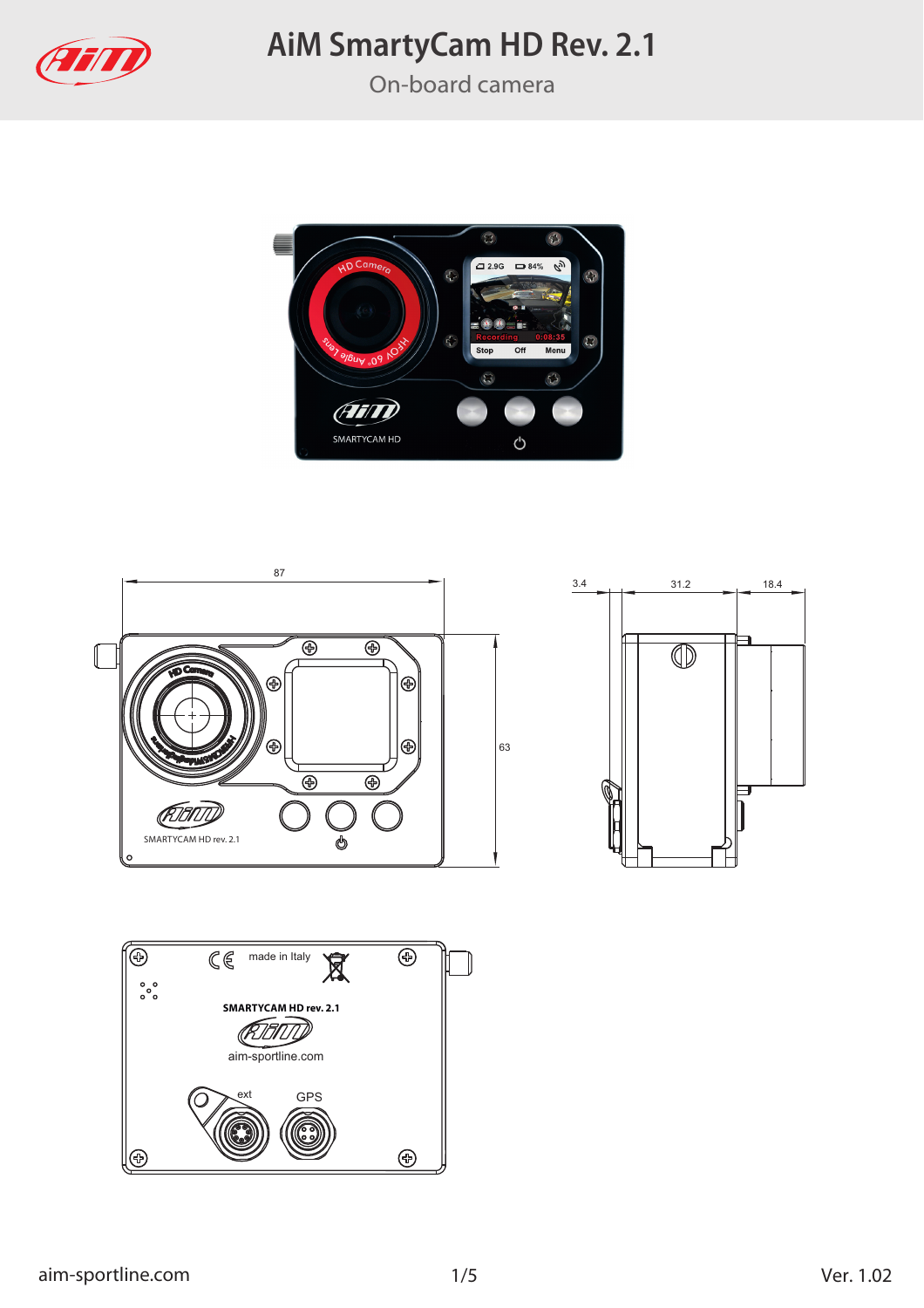

On-board camera

### **Technical characteristics**

| <b>Video format</b>              | H.264 1280 x 720 pixels @ 30 fps                                                                                        |
|----------------------------------|-------------------------------------------------------------------------------------------------------------------------|
| <b>Display resolution</b>        | 128 x 128 pixels                                                                                                        |
| Lens                             | Telecentric with 6 elements                                                                                             |
| <b>Field of view</b>             | 67° or 84°                                                                                                              |
| <b>Internal battery</b>          | Rechargeable lithium battery<br>1.950 mAh                                                                               |
| <b>Battery charge</b>            | 700 mAh 12V                                                                                                             |
| <b>Battery duration</b>          | 120 - 150 min of recording                                                                                              |
| <b>External power</b>            | 9-15 Volt                                                                                                               |
| <b>Supported SD card</b>         | Up to 128 GB                                                                                                            |
| <b>Memory capability</b>         | 1.5 GB (1 hour low quality recording)<br>2 GB (1 hour medium quality recording)<br>4 GB (1 hour high quality recording) |
| <b>Accelerometer</b>             | Three-axial $\pm$ 5G                                                                                                    |
| <b>Usage temperatures</b>        | $-10^{\circ}$ C/+60 $^{\circ}$ C                                                                                        |
| <b>Auto Power ON</b>             | Yes, if connected to an AiM logger                                                                                      |
| <b>Auto Power OFF</b>            | Yes                                                                                                                     |
| <b>Auto Start/Stop Recording</b> | Yes                                                                                                                     |
| <b>Dimensions</b>                | 87 x 63 x 49 mm                                                                                                         |
| Weight                           | 280 g, battery included                                                                                                 |
| Waterproof                       | IP <sub>67</sub>                                                                                                        |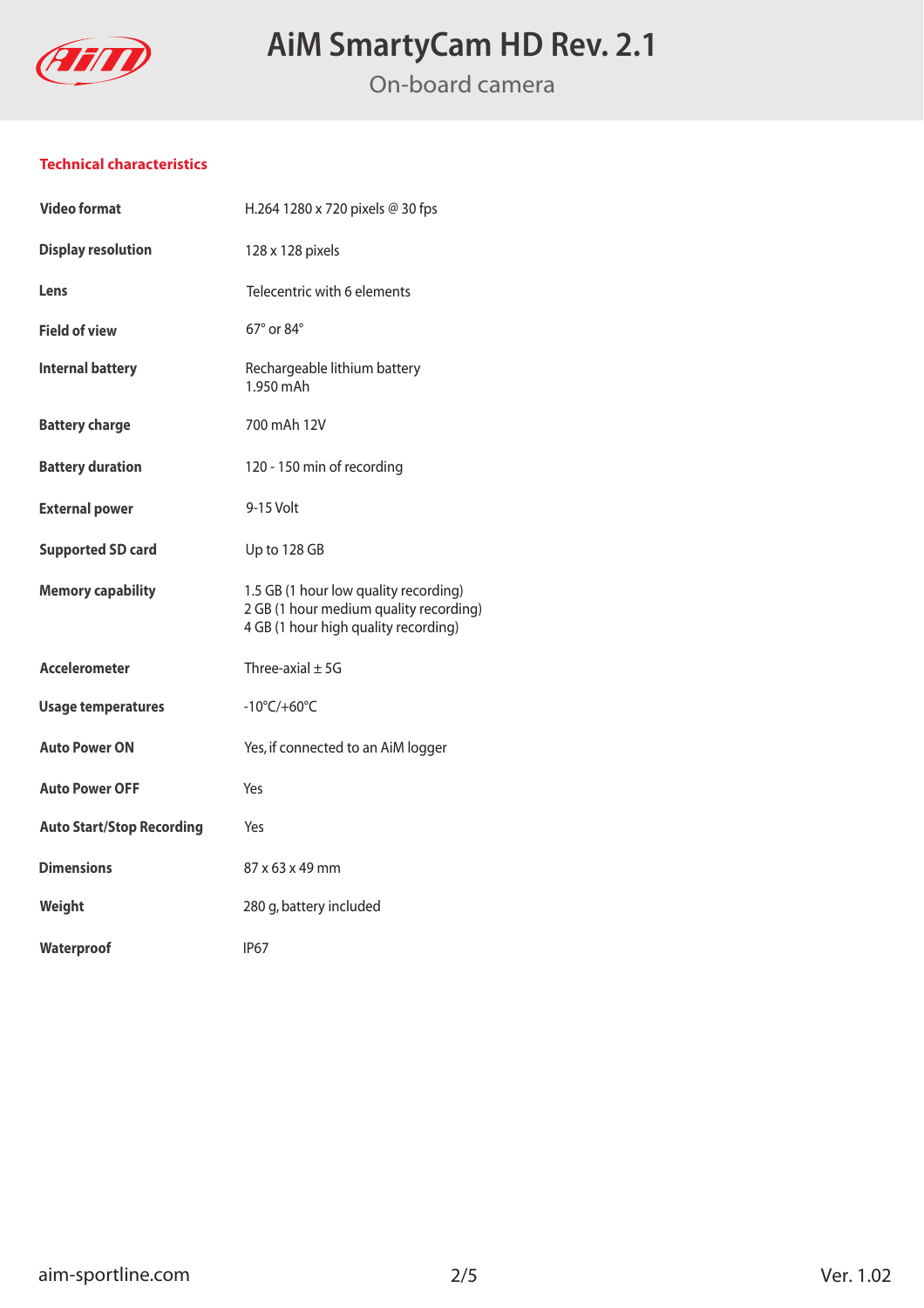

On-board camera

#### **In the box**

SmartyCam HD with 67° or 84° lens, CAN cable or external power cable, USB/AC power adapter, Battery charger, 4 Gb HC10 SD Card, CD for software installation, User manual

#### **Available versions**

| With 67° lens  |                                                                                                                                 |
|----------------|---------------------------------------------------------------------------------------------------------------------------------|
| X98SHD00206721 | SmartyCam HD with 2 mt CAN Bus + 67° lens                                                                                       |
| X98SHD02EM6721 | SmartyCam HD with 2 mt CAN Bus + 67° lens<br>+ Integrated external microphone harness                                           |
| X98SHD02J6721  | SmartyCam HD with 2 mt CAN Bus + 67° lens<br>+ Integrated 3.5 female Jack for external microphone harness                       |
| X98SHD00406721 | SmartyCam HD with 4 mt CAN Bus + 67° lens                                                                                       |
| X98SHD04EM6721 | SmartyCam HD with 4 mt CAN Bus + 67° lens<br>+ Integrated external microphone harness                                           |
| X98SHD04J6721  | SmartyCam HD with 4 mt CAN Bus + 67° lens<br>+ Integrated 3.5 female Jack for external microphone harness                       |
| X98SHD00106721 | SmartyCam HD with 2 mt external power cable $+67^{\circ}$ lens                                                                  |
| X98SHD1EM26721 | SmartyCam HD with 2 mt external power cable $+67^{\circ}$ lens<br>+ Integrated external microphone harness                      |
| X98SHD1J26721  | SmartyCam HD with 2 mt external power cable + $67^{\circ}$ lens<br>+ Integrated 3.5 female Jack for external microphone harness |
| X98SHD1EM46721 | SmartyCam HD with 4 mt external power cable + 67° lens<br>+ Integrated external microphone harness                              |
| X98SHD1J46721  | SmartyCam HD with 4 mt external power cable + 67° lens<br>+ Integrated 3.5 female Jack for external microphone harness          |
| With 84° lens  |                                                                                                                                 |
| X98SHD00208421 | SmartyCam HD with 2 mt CAN Bus + 84° lens                                                                                       |
| X98SHD02EM8421 | SmartyCam HD with 2 mt CAN Bus + 84° lens<br>+ Integrated external microphone harness                                           |
| X98SHD02J8421  | SmartyCam HD with 2 mt CAN Bus + 84° lens<br>+ Integrated 3.5 female Jack for external microphone harness                       |
| X98SHD00408421 | SmartyCam HD with 4 mt CAN Bus + 84° lens                                                                                       |
| X98SHD04EM8421 | SmartyCam HD with 4 mt CAN Bus + 84° lens<br>+ Integrated external microphone harness                                           |

- **X98SHD04J8421** SmartyCam HD with 4 mt CAN Bus + 84° lens + Integrated 3.5 female Jack for external microphone harness
- SmartyCam HD with 2 mt external power cable + 84° lens **X98SHD00108421 X98SHD1EM28421** SmartyCam HD with 2 mt external power cable + 84° lens + Integrated external microphone harness
- **X98SHD1J28421** SmartyCam HD with 2 mt external power cable + 84° lens + Integrated 3.5 female Jack for external microphone harness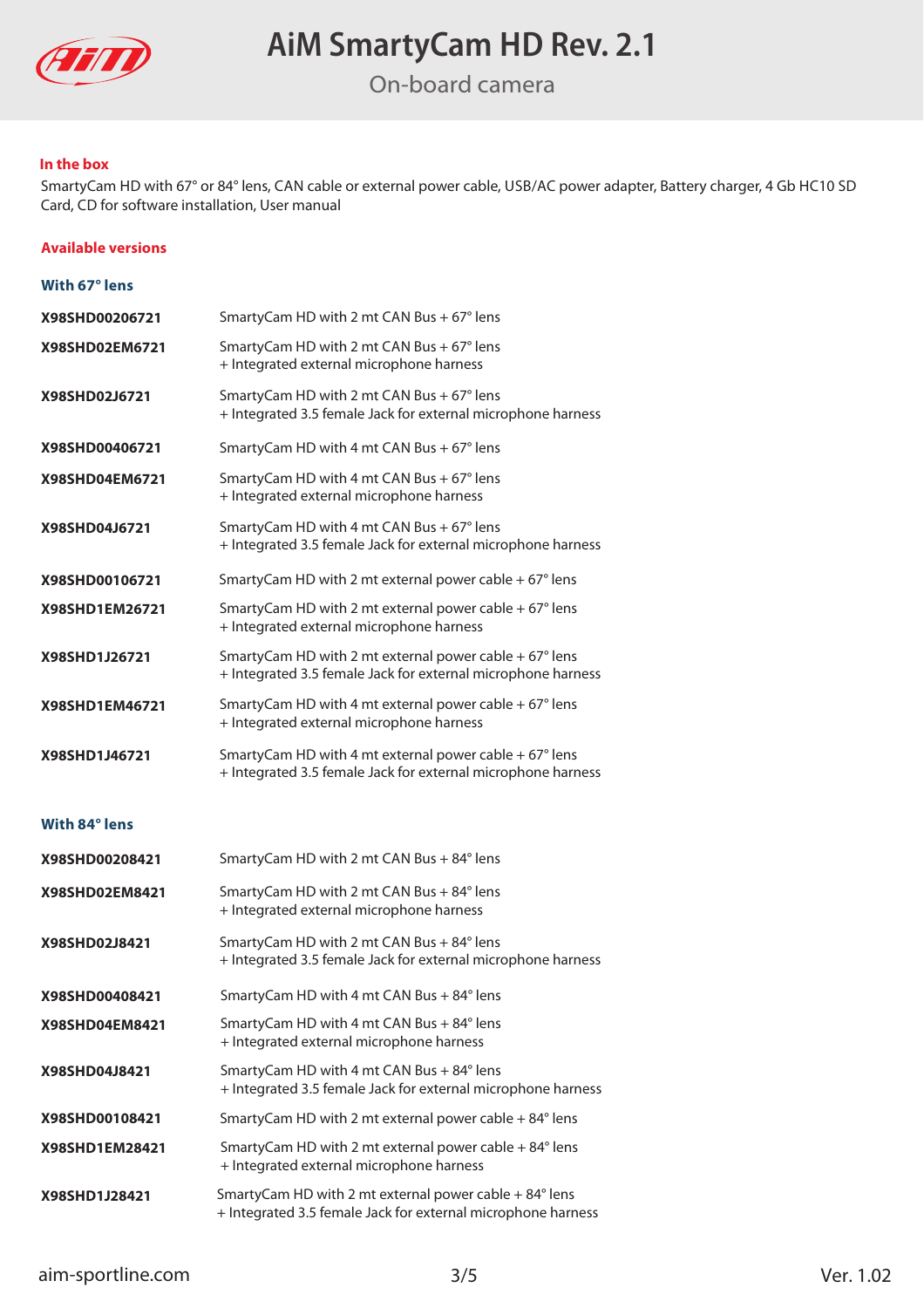

On-board camera

| X98SHD1EM48421     | SmartyCam HD with 4 mt external power cable + 84° lens<br>+ Integrated external microphone harness                                                       |
|--------------------|----------------------------------------------------------------------------------------------------------------------------------------------------------|
| X98SHD1J48421      | SmartyCam HD with 4 mt external power cable + 84° lens<br>+ Integrated 3.5 female Jack for external microphone harness                                   |
| <b>Accessories</b> |                                                                                                                                                          |
| X40GPS8SHD20       | GPS08 Module for SmartyCam HD with 2 m lenght cable                                                                                                      |
| X40GPS8SHD40       | GPS08 Module for SmartyCam HD with 4 m lenght cable                                                                                                      |
| X40GPS8SHD2R       | GPS08 Module for SmartyCam HD Roof version with 2 m lenght cable                                                                                         |
| X40GPS8SHD4R       | GPS08 Module for SmartyCam HD Roof version with 4 m lenght cable                                                                                         |
| X90KSSMC1          | <b>Suction cup kit</b><br>In the box: suction cup, 60 mm arm, ball head, washer                                                                          |
| X90KSSMC0          | Kit for 1 to 2.1 inches Ø bar<br>In the box: Handlebar bracket, 60 mm arm, ball head, washer                                                             |
| X90KSTP00          | Kit for 0.5 to 1.2 inches Ø bar<br>In the box: U-bolt, 60 mm arm, ball head, washer                                                                      |
| X98KVOCHD0         | <b>Glass replacement kit</b><br>The kit includes the Schott B270 glass and his o-ring OR30X1, designed for long lasting resistance to any kind of stress |
| X98KVDCHD0         | Display glass replacement kit<br>Methacrylate anti-glare anti-scratch protection                                                                         |

### **Cable + external microphone:**

| V02566080 | 2 mt external power cable + Integrated external microphone harness                     |
|-----------|----------------------------------------------------------------------------------------|
| V02566230 | 4 mt external power cable + Integrated external microphone harness                     |
| V02566310 | 2 mt external power cable + Integrated 3.5 female Jack for external microphone harness |
| V02566320 | 4 mt external power cable + Integrated 3.5 female Jack for external microphone harness |
|           |                                                                                        |
| V02566100 | 2 mt CAN Bus + Integrated external microphone harness                                  |
| V02566240 | 4 mt CAN Bus + Integrated external microphone harness                                  |
| V02566290 | 2 mt CAN Bus + Integrated 3.5 female Jack for external microphone harness              |
| V02566300 | 4 mt CAN Bus + Integrated 3.5 female Jack for external microphone harness              |

#### **Spare parts**

| X90TMPC002 | USB cable                   |
|------------|-----------------------------|
| V02566070  | 2 mt CAN harness            |
| V02566060  | 4 mt CAN harness            |
| V02566150  | 2 mt external power harness |